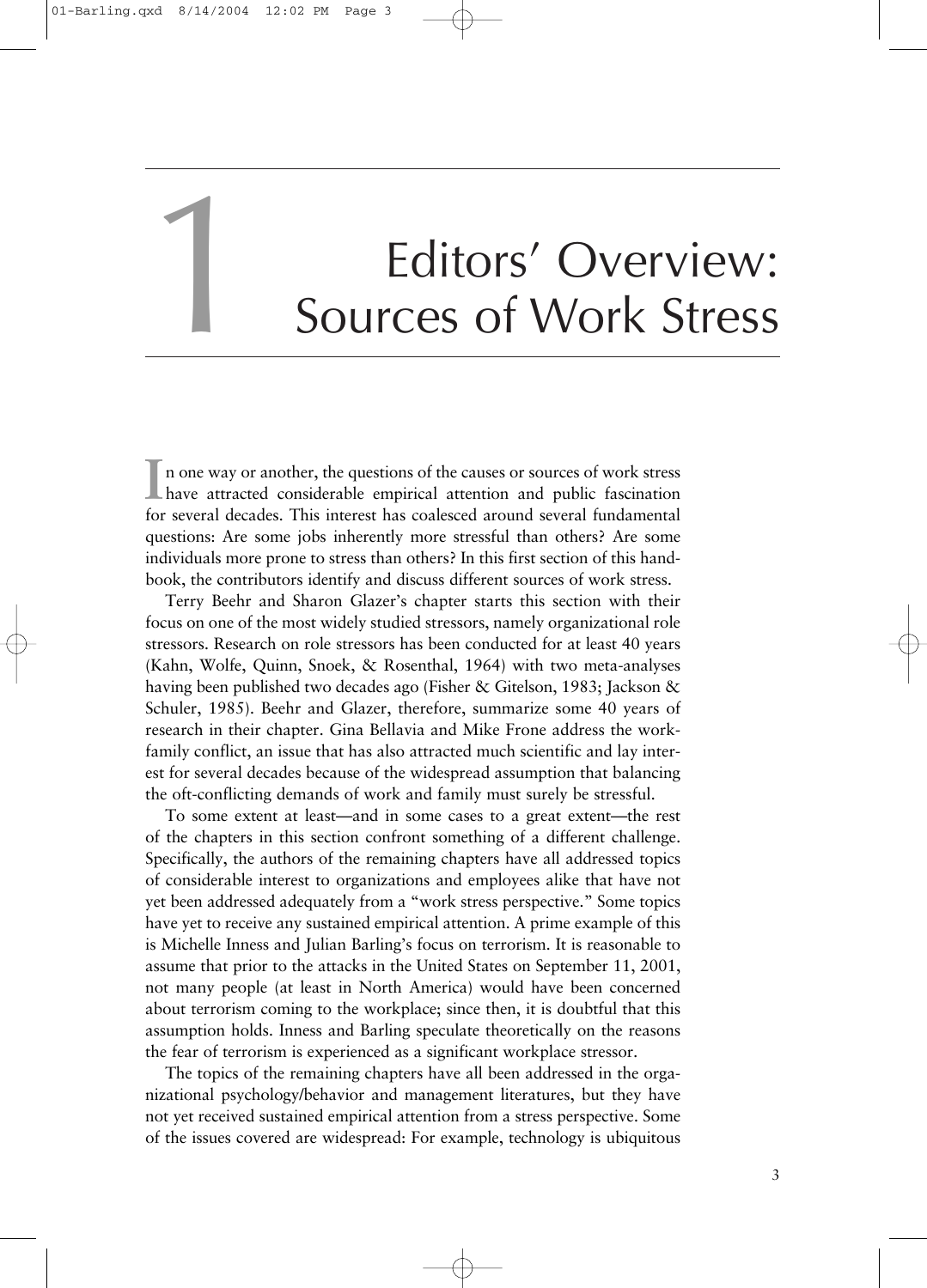in today's workplaces, and Michael Coovert, Lori Foster Thompson, and Philip Craiger provide a model for understanding why technology is experienced as a work stressor. In a similar vein, very few people working in an organizational context would be immune from experiencing workplace politics, and Ken Harris and Micki Kacmar provide a conceptual template for understanding the stressors inherent in workplace politics. Although most people will gladly tell horror stories about poor leadership and its personal or organizational effects, it too has yet to be cast conceptually within a work stress framework. Kevin Kelloway, Niro Sivanathan, Lori Francis, and Julian Barling provide a framework in which poor leadership can be seen as a workplace stress issue. Although there is widespread concern about the financial strain resulting from layoffs, job insecurity, and underemployment, there has not been a sustained empirical focus on this issue. Tahira Probst integrates these different areas in providing a model of the stressful experience of economic stressors. Last, there is an extensive focus on the issue of harassment at work, both in general and to some extent from a stress perspective. Kathleen Rospenda and Judith Richman extend this by incorporating the experience of discrimination, thereby providing a stress-based framework for integrating workplace harassment and discrimination.

Two chapters in this first section on the sources of work stress deal with substantive issues that have generated a substantial level of general interest in the management and organizational psychology/behavior literatures. Russell Cropanzano, Barry Goldman, and Lehman Benson III take the vast literature on workplace injustice and provide a framework for understanding just why it could be experienced as stressful. There is a large body of literature on the predictors of workplace aggression (and much less on the psychological consequences); Aaron Schat and Kevin Kelloway provide a work stress perspective for understanding workplace aggression.

The remaining issues covered in this section have attracted empirical attention in the past but in areas other than organizational psychology/ behavior or management in general. Peter Totterdell reviews the voluminous research literature on work schedules, not all of which emanates from a psychological or behavioral basis, and provides an understanding of the psychological nature and effects on work scheduling. Workplace safety has typically been conceptualized as an outcome variable more likely to have been studied in areas such as ergonomics, industrial relations, and the law; Leanne Barlow and Rick Iverson show how workplace safety can be conceptualized as a psychological workplace stressor with its own unique outcomes. Similarly, there has been scant attention to the stressful nature of industrial relations for both management and employees—a bona fide field of interest, despite the few studies that have pointed to the potentially stressful experience, for example, of labor disputes and strikes. Drawing from the literature on industrial relations, Lori Francis and Kevin Kelloway generate a model of the stressful experience of labor relations. Last, most theories of job design and work stress largely ignore the role of physical working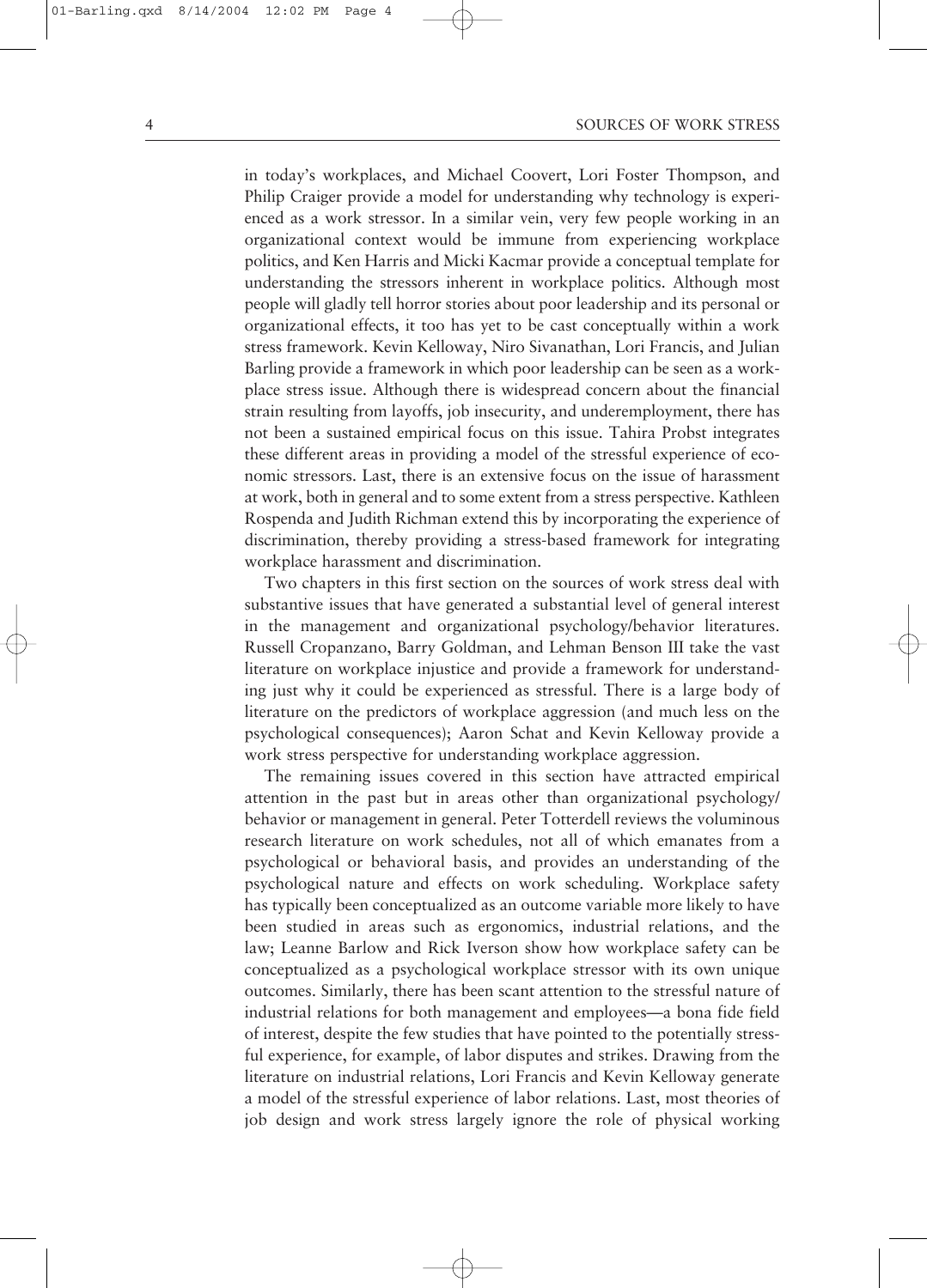## Editors' Overview 5

conditions (e.g., Karasek & Theorell, 1990; Sauter, Murphy, & Hurrell, 1990). Yet recent research shows how physical working conditions and subjective work experiences and stressors interact (e.g., Melamed, Fried, & Froom, 2001), and Janetta Mitchell McCoy and Gary Evans relate what is known about physical working conditions to workplace stress.

Consistent across the chapters are discussions by the authors of the nature of stress pertaining to their specific focus and methodological issues in the area, as well as questions that can be asked to direct future research.

## **\_\_\_\_\_\_\_\_\_\_\_\_\_\_\_\_\_\_\_\_\_\_\_\_\_\_\_\_\_\_\_\_\_\_\_\_\_\_\_\_ References**

- Fisher, C. D., & Gitelson, R. (1983). A meta-analysis of the correlates of role conflict and ambiguity. *Journal of Applied Psychology, 68,* 320–333.
- Jackson, S., & Schuler, R. (1985). A meta-analysis and conceptual critique of research on role ambiguity and role conflict in work settings. *Organizational Behavior and Human Decision Processes, 36,* 16–78.
- Kahn, R. L., Wolfe, D. M., Quinn, R. P., Snoek, J. D., & Rosenthal, R. A. (1964). *Organizational stress: Studies in role conflict and ambiguity*. New York: Wiley.
- Karasek, R., & Theorell, T. (1990). *Health work: Stress, productivity and the reconstruction of working life*. New York: Basic Books.
- Melamed, S., Fried, Y., & Froom, P. (2001). The interactive effects of chronic exposure to noise and job complexity on changes in blood pressure and job satisfaction: A longitudinal study of industrial employees. *Journal of Occupational Health Psychology, 6,* 182–195.
- Sauter, S. L., Murphy, L. R., & Hurrell, J. J. (1990). Prevention of work-related psychological disorders: A national strategy proposed by the National Institute for Occupational Safety and Health (NIOSH). *American Psychologist, 45,* 1146–1158.